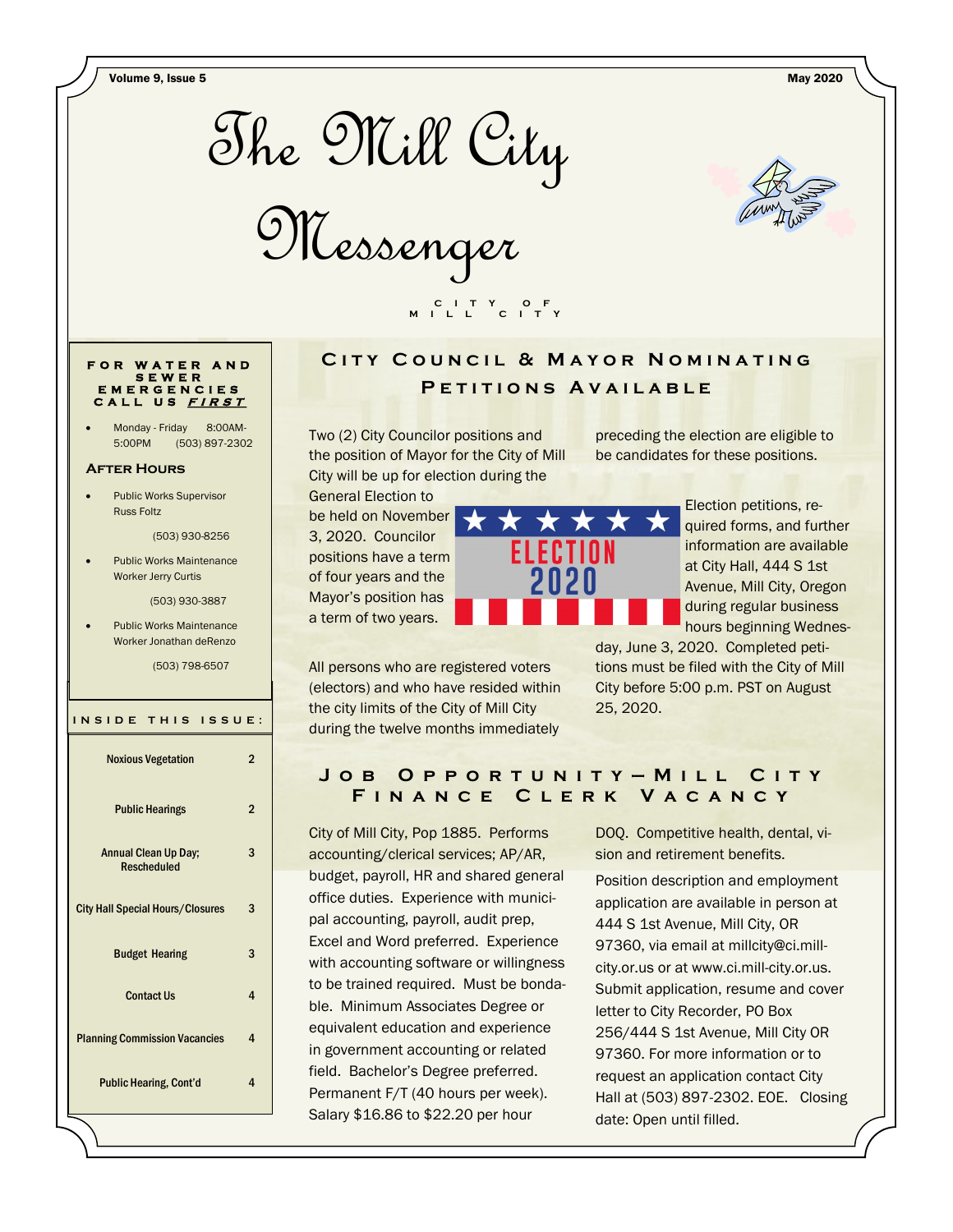**PAGE 2 THE MILL CITY MESSENGER** 

### **C o n t r o l o f N o x i o u s V e g e t a t i o n R e q u i r e d**

Mill City Municipal Code Section 8.04.080 requires property owners to control and eliminate noxious vegetation on property within the city limits from May 15 to September 30 each year. No owner or person in charge of property shall allow noxious vegetation to be on the property or in the right of way of a public thoroughfare abutting on the property. An owner or person in charge of property shall cut down or destroy grass, shrubbery, brush, bushes, weeds or other noxious vegetation as often as needed to prevent them from becoming unsightly, from becoming a fire hazard, or, in the case of weeds or other noxious vegetation, from maturing or from going to seed. The term "noxious vegetation" includes,

Notice is hereby given that the Mill City Planning Commission will hold the following public hearings at its regular meeting on Tuesday, May 19, 2020 at 6:30 p.m. at the City Hall, 444 1st Avenue, in Mill City.

Site Plan Review 415 NE Santiam Boulevard, Mill City. Applicants Robert and Linda Yates propose to remodel a commercial building at 415 NE Santiam Boulevard. The property is zoned Highway Commercial (CH), which permits commercial retail and office uses. The applicant is required to submit a site plan showing the existing building and proposed parking lot and site improvements for the future commercial uses. Marion County Assessor's Map 9S 3E 29CA, Tax Lot 01501.

Site Plan Review – Historic Railroad Bridge Restoration, N. 1st Avenue,

(a) Weeds or grass more than 10 inches high.

(b) Poison oak or poison ivy.

(c) Blackberry bushes that extend into a public thoroughfare or across a property line.

(d) Vegetation that is either a health hazard, fire hazard, or a traffic hazard because it impairs the view of a public thoroughfare or otherwise makes use of the thoroughfare hazardous. The control of noxious vegetation is the property owner's responsibility. However, the city is willing to abate the nuisance on a particular parcel of property at the request of the owner or person in charge of the property for a fee sufficient to cover the city's abatement costs. Even in the absence of such requests, the city may abate all such

#### **Public Hearing Notice**

Mill City. The City of Mill City and Linn County Roads Department propose to restore the historic railroad bridge in Mill City. The Save Our Bridge Committee and City Council have reviewed the restoration plans for the bridge, which is now used as a pedestrian bridge across the North Santiam River. Under Chapter 17.40 of the Mill City Zoning Code, the Mill City Planning Commission must review and approve construction plans for the alteration or restoration of the bridge since it is listed on the City of Mill City local inventory of historic structures.

The public hearings will be held at 6:30 p.m. on Tuesday, May 19, 2020 during the regularly scheduled planning commission meeting -at the City Hall, 444 S. First Avenue, Mill City, Oregon. The application, decinuisances 10 or more days after publication of this notice and charge the cost to the property owner or to the person in charge of the property or to the property itself.

The purposes of the city's ordinance are to encourage property owners to eliminate fire hazards which can be caused when high grass and noxious vegetation is close to combustible structures buildings and to improve the appearance of the city's residential neighborhoods. Mayor Kirsch and the City Council thank you in advance for complying with the city ordinance.

For more information call: Stacie Cook, MMC, City Recorder 897-2302 (City Hall).

sion criteria and staff report will be available at City Hall seven days prior to the hearing. Any person wishing to provide testimony must address the decision criteria. The Mill City Planning Commission may meet electronically and not hold a live meeting at the City Hall due to the COVID-19 pandemic. Information on electronic access to the meeting will be posted at City Hall and on the city's website.

The Planning Commission will make its decisions based on criteria found in the Mill City Municipal Code, Title 17 – Zoning Code. Decision criteria for the Site Plan Review are found in Chapters 17.24 "Highway Commercial" zone and Chapter 17.76 "Site Plan Review". Decision criteria for the historic restoration of continued page 4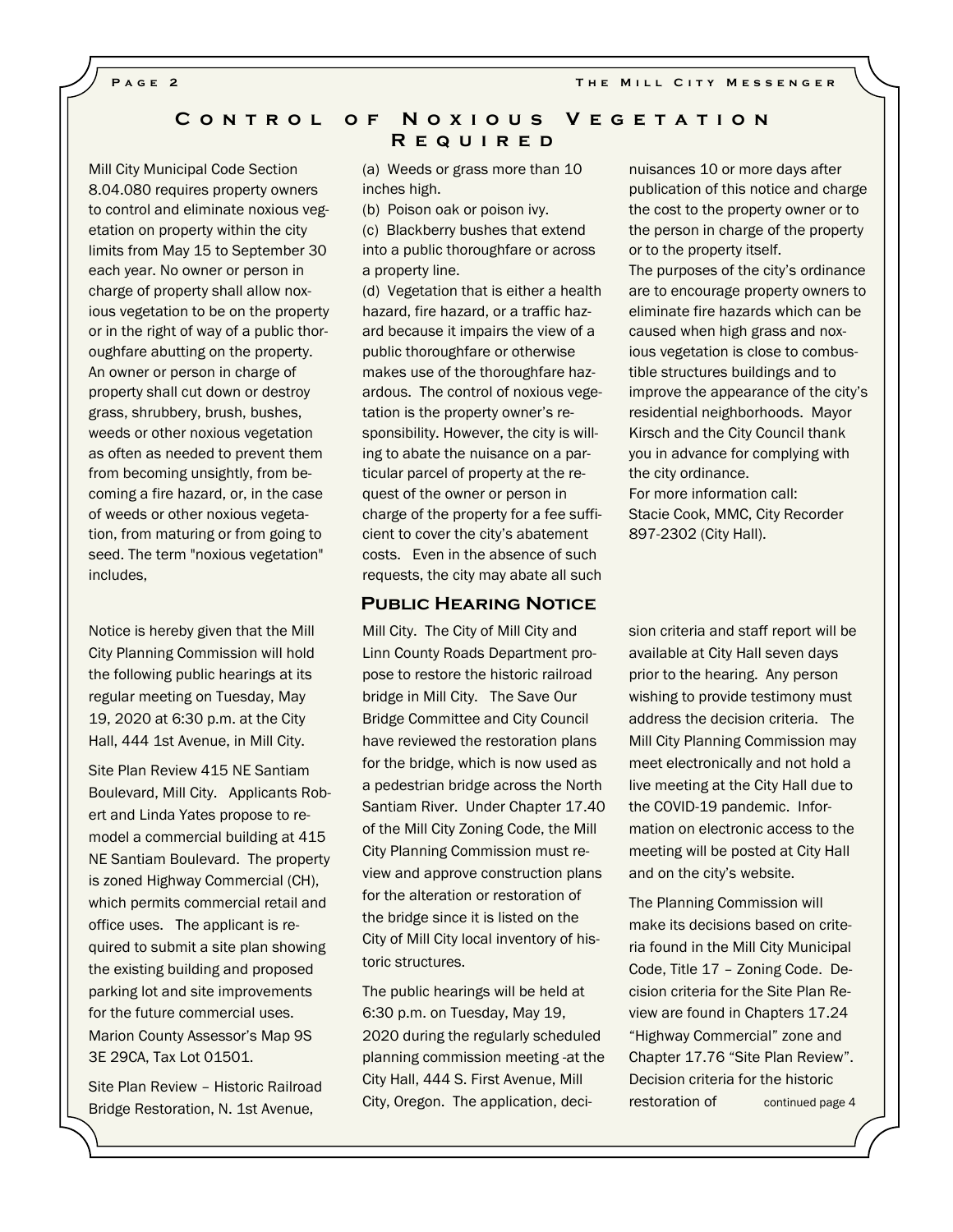

City of Mill City

P. O. Box 256 Mill City, Oregon Phone: 503-897-2302 \* Fax: 503-897-3499 Email: millcity@ci.mill-city.or.us



# **Spring Cleaning Day RESCHEDULED**

NOW: Saturday, August 22, 2020 9:00 a.m. to 3:00 p.m. Due to social distancing restrictions still in place, the regular May date will not be feasible this year. We apologize for the inconvenience and hope you'll mark your calendars for the revised date.

City Hall will be open between the hours of 7:00a.m. and 8:00p.m. on Tuesday, May 19, 2020 as we are an official drop site for the May primary election.

City Hall will be closed on Monday, May 25, 2020 in observance of Memorial Day. We will reopen for

# **N O T I C E — B u d g e t H e a r i n g**

A public meeting of the City of Mill City will be held on May 26, 2020 beginning at 6:30 p.m. at City Hall, 444 South First Avenue in Mill City.

The purpose of this meeting is to discuss the budget for the fiscal year beginning July 1, 2020 as approved by the City of Mill City Budget Committee. A copy of the full budget document may be inspected or obtained at City Hall, 444 South First Avenue in Mill City, between the hours of 8:00 a.m. and 5:00 p.m. This budget is for an annual period. This budget was prepared on a basis of accounting that is the

# **City Closures/special Hours**

regular business hours; 8:00a.m. to 5:00p.m. on Tuesday, May 26, 2020.

For water or sewer emergencies call:

Russ at 503-930-8256

Jerry at 503-930-3887 or

same as the preceding year. A resolution adopting State Revenue Sharing will occur in conjunction with this hearing.





For nonemergencies please leave a message at City Hall and we will contact you promptly upon our return.

Need more time to make your water/sewer payment? All you need to do is call or stop in at City Hall...we're happy to do what we